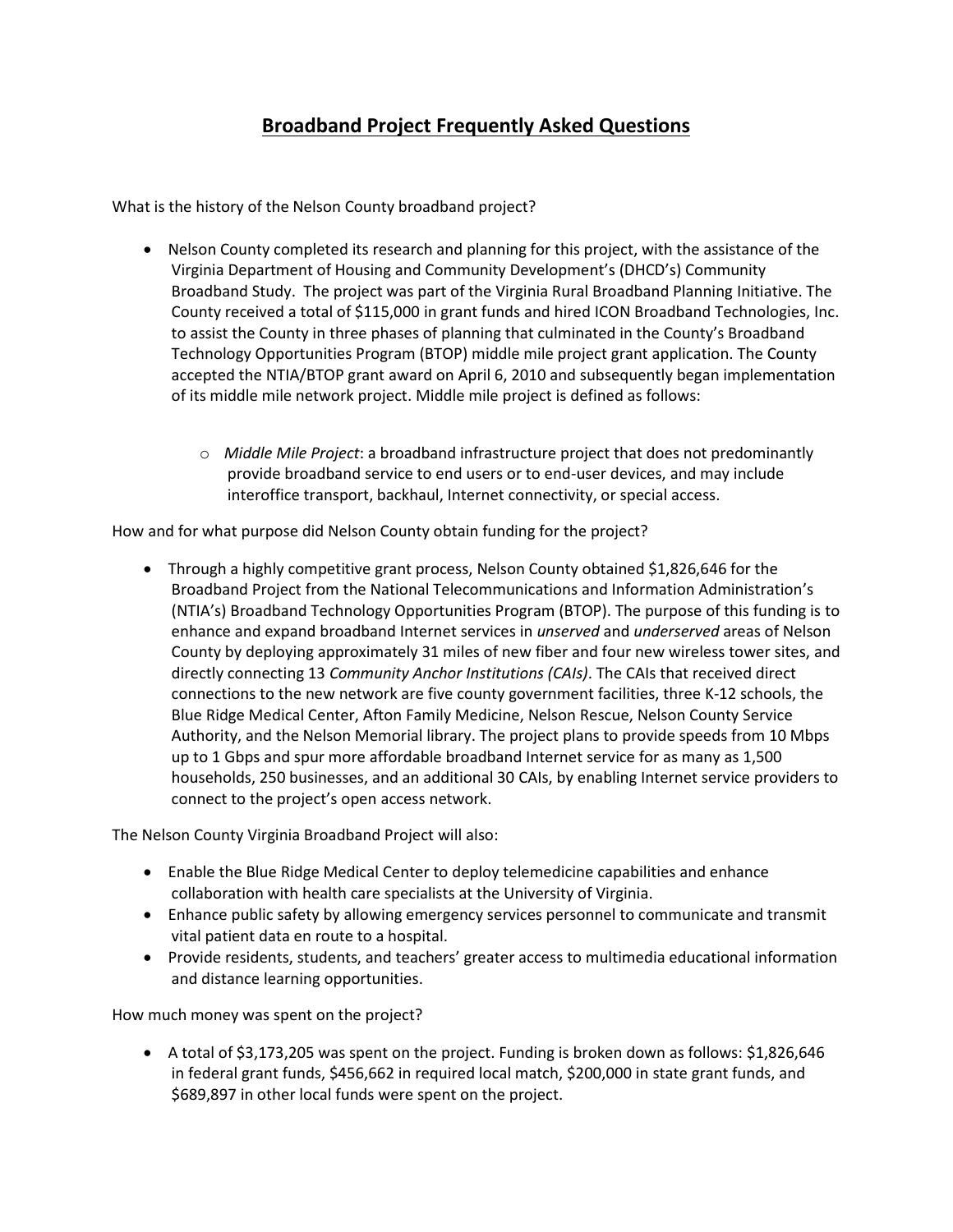What were the requirements of the grant?

- At least 75 percent of the *proposed funded service area* to be funded had to be within *rural areas* that were *unserved* or *underserved* as defined as follows:
	- o *Proposed funded service area*: the area (either in all or part of an existing service area or a new service area) where the applicant is requesting BIP or BTOP funds to provide broadband service pursuant to the July 2009 NOFA.
	- o *Rural area:* any area, as confirmed by the latest decennial census of the Bureau of the Census, which is not located within: (i) a city, town, or incorporated area that has a population of greater than 20,000 inhabitants; or (ii) an urbanized area contiguous and adjacent to a city or town that has a population of greater than 50,000 inhabitants. For purposes of the definition of rural area, an urbanized area means a densely populated territory as defined in the latest decennial census of the U.S. Census Bureau.
	- o *Unserved:* At least 90 % of households in the proposed funded service area lack access to facilities‐based, terrestrial broadband service, either fixed or mobile, at the minimum broadband transmission speed. A household has access to broadband service if the household can readily subscribe to that service upon request; or
	- o *Underserved:* 
		- No more than 50 % of the households in the proposed funded service area have access to facilities‐based, terrestrial broadband service at greater than the minimum broadband transmission speed;
		- No fixed or mobile broadband service provider advertises broadband transmission speeds of at least 3 mbps downstream in the proposed funded service area; or
		- The rate of broadband subscribership for the proposed funded service area is 40 % of households or less
		- A proposed funded service area may qualify as underserved for middle mile projects if one interconnection point terminates in a proposed funded service area that qualifies as unserved or underserved for Last Mile projects.

Note: An unserved/underserved area may include individual Census block groups or tracts that on their own would not be considered underserved and the availability of or subscribership rates for satellite broadband service is not considered for the purpose of determining whether an area is unserved and or underserved.

- For broadband infrastructure projects seeking more than \$1 million in funding, a certification, from a Professional Engineer was required, that attested that: a) the system would deliver the stated performance; and b) the proposed project would be substantially complete within two years, and fully complete within three years.
- Two-way data transmission with advertised speeds of at least 768 kbps downstream and 200 kbps upstream must be provided.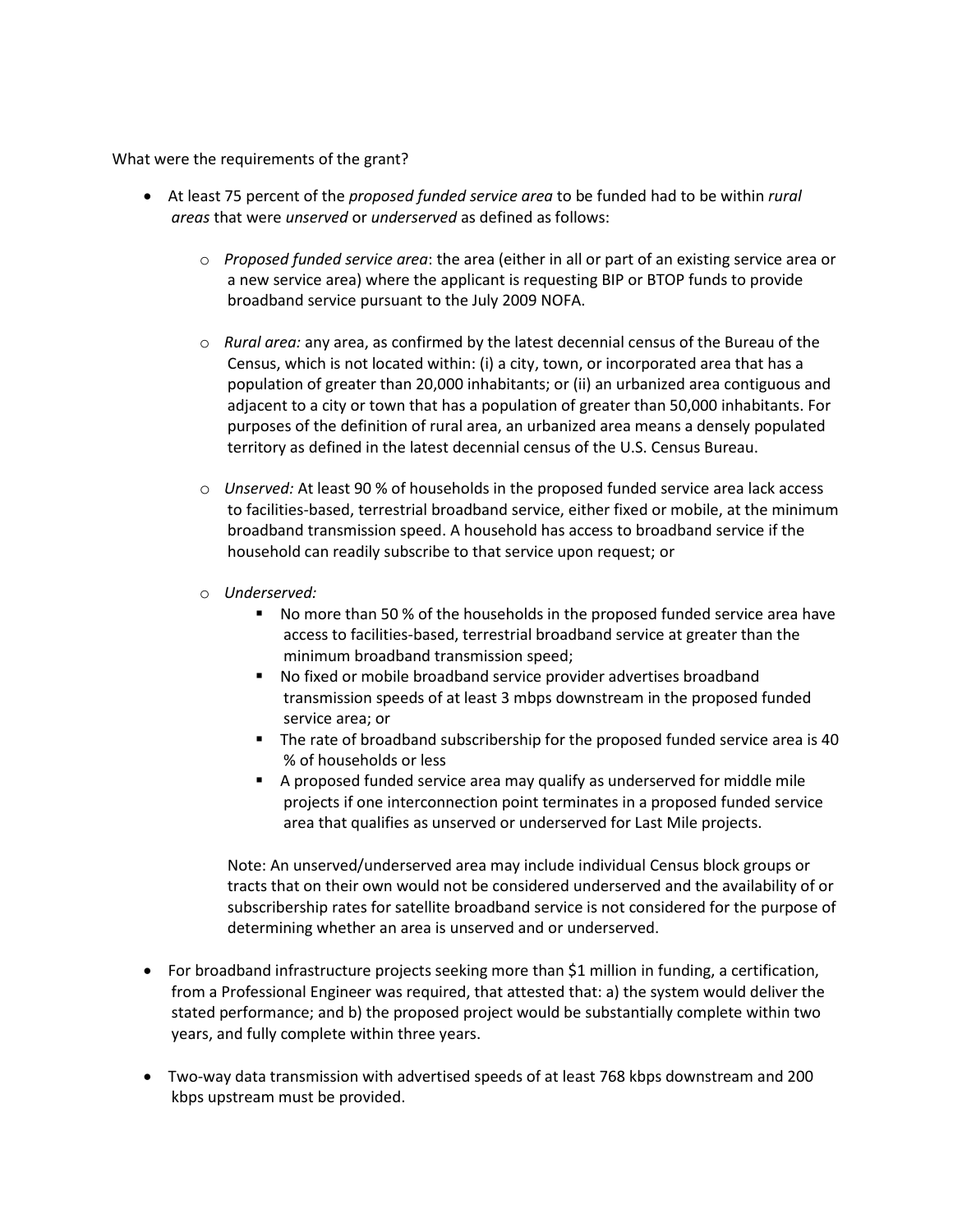- Applicant agreed to comply with the nondiscrimination and interconnection obligations outlined in the Notice of Funding Availability (NOFA) as follows:
	- o *Nondiscrimination and interconnection obligations:*
		- adherence to the FCC's Internet Policy Statement adopted on August 5, 2005 as follows: (1) consumers are entitled to access the lawful Internet content of their choice; (2) consumers are entitled to run applications and services of their choice, subject to the needs of law enforcement; (3) consumers are entitled to connect their choice of legal devices that do not harm the network; (4) consumers are entitled to competition among network providers, application and service providers, and content providers
		- not favor some lawful applications and content over others;
		- **describe and display any network management policies;**
		- **EX CONNUCT CONNUCTER 1** connect to the public Internet and not be an entirely private closed network; and
		- **•** offer interconnection, including the ability to connect to the public Internet and physical interconnection for the exchange of traffic.
- The project had to advance at least one of the following statutory purposes for BTOP, Nelson County's project advanced all three at the time of its application:
	- o Provide access to broadband service to consumers residing in *"unserved"* areas of the United States
	- o Provide improved access to broadband service to consumers residing in *"underserved"* areas of the United States
	- o Provide broadband education, awareness, training, access, equipment, and support to *Community Anchor Institutions (CAIs)* as defined as follows:
		- *Community Anchor Institutions:*
			- Schools, libraries, medical and healthcare providers, community colleges and other institutions of higher education, and other community support organizations by or through these organizations
			- Organizations and agencies that provide outreach, access, equipment, and support services to facilitate greater use of broadband service by low‐income, unemployed, aged, and otherwise vulnerable populations
			- Job-creating strategic facilities located within a State-designated economic zone, Economic Development District designated by the Department of Commerce, Renewal Community or Empowerment Zone designated by the Department of Housing and Urban Development, or Enterprise Community designated by the Department of Agriculture
	- $\circ$  Improve access to, and use of, broadband service by public safety agencies
	- $\circ$  Stimulate the demand for broadband, economic growth, and job creation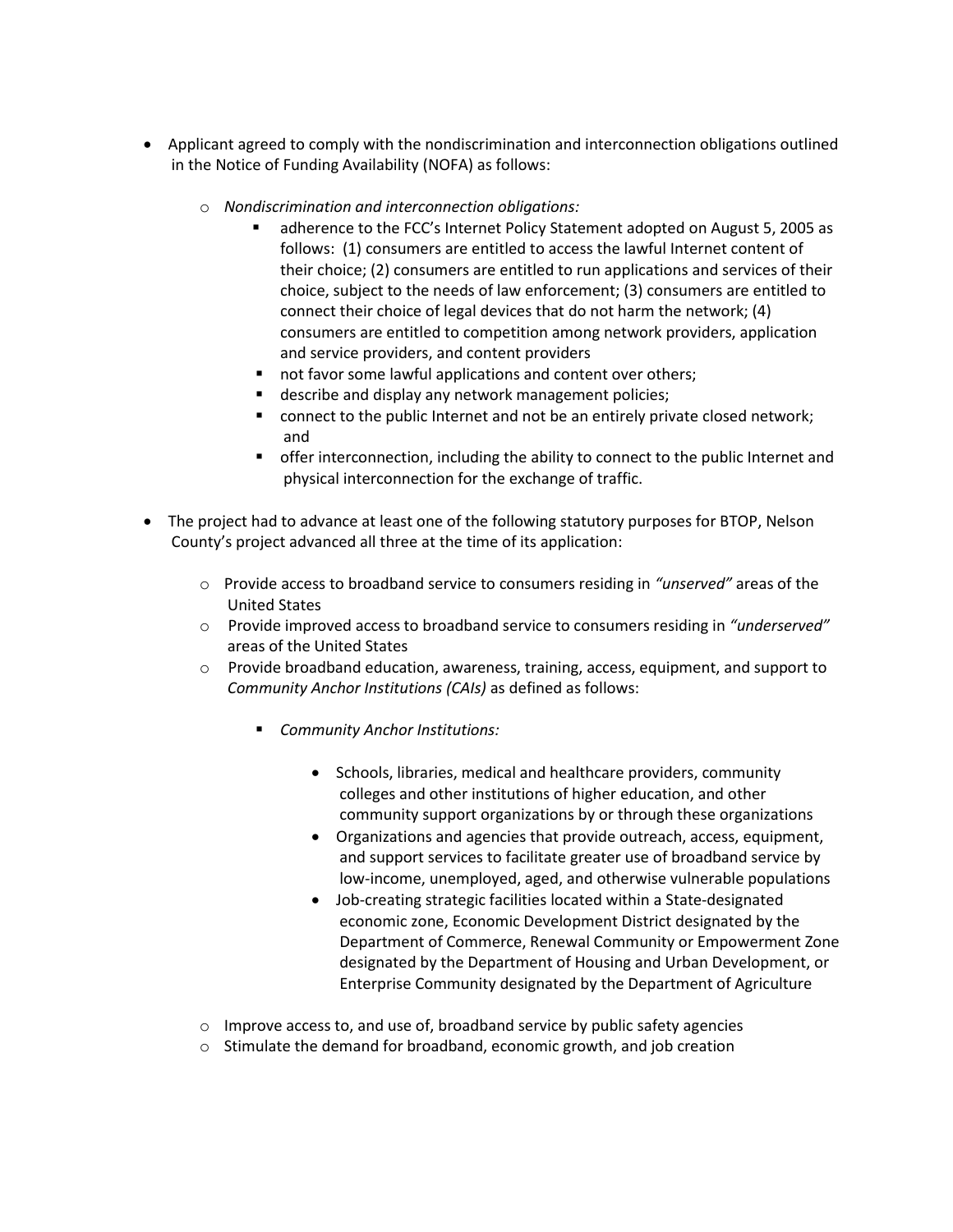- Applicant had to provide matching funds of at least 20 percent towards the total eligible project costs. The County was required to provide a match of \$456,662.00. \$200,000 in State grant funds were used to offset this cost.
- Applicant had to document that the project would not have been implemented during the grant period without federal grant assistance.

Has the grant project been completed?

 As of March 2013, the grant project is in the final stages of completion with all but the connection to the Massie's Mill tower site being completed. The project final completion deadline is June 30, 2013.

What is the network comprised of?

 The NCBA Broadband Network is comprised of approximately 31 miles of fiber backbone extending from Afton to Colleen along routes 151, 6 and 29 within the County. The network also includes four communications towers with connectivity to the network to be used by wireless internet service providers in delivering services. These towers are located in Afton at the Rockfish Valley Fire Department, in Avon at Martin's Store, in Massies Mill near the Solid Waste Collection Site, and at Colleen in the Colleen Business Park.

Will there be grant funding to connect individual homes and businesses?

• Not at this time. The BTOP grant that provided funding for the project, only required that the thirteen identified *Community Anchor Institutions (CAIs)* be directly served by the project. The grant funding did not provide for any additional connections beyond these.

Who owns the network?

• Nelson County owns all network infrastructure and leases the network to the Nelson County Broadband Authority (NCBA) for its operation. It is the intent of Nelson County to own and NCBA to lease and operate all fiber infrastructure all the way to the customer premise, in order to promote a competitive environment for service provision.

Who monitors and maintains the network?

• Nelson County Broadband Authority (NCBA) has contracted with Blue Ridge Internetworks (BRI), a Charlottesville based technology firm, to monitor and maintain the network. BRI brings a wealth of technical expertise and personnel who provide 24 x 7 x 365 network monitoring and support to keep the network up and running.

What is the role of service providers?

• Service providers lease connections on the NCBA network to reach and serve customers. Each service provider develops their own service offerings and associated pricing. Customers are to contact service providers directly for information regarding these services and their costs.